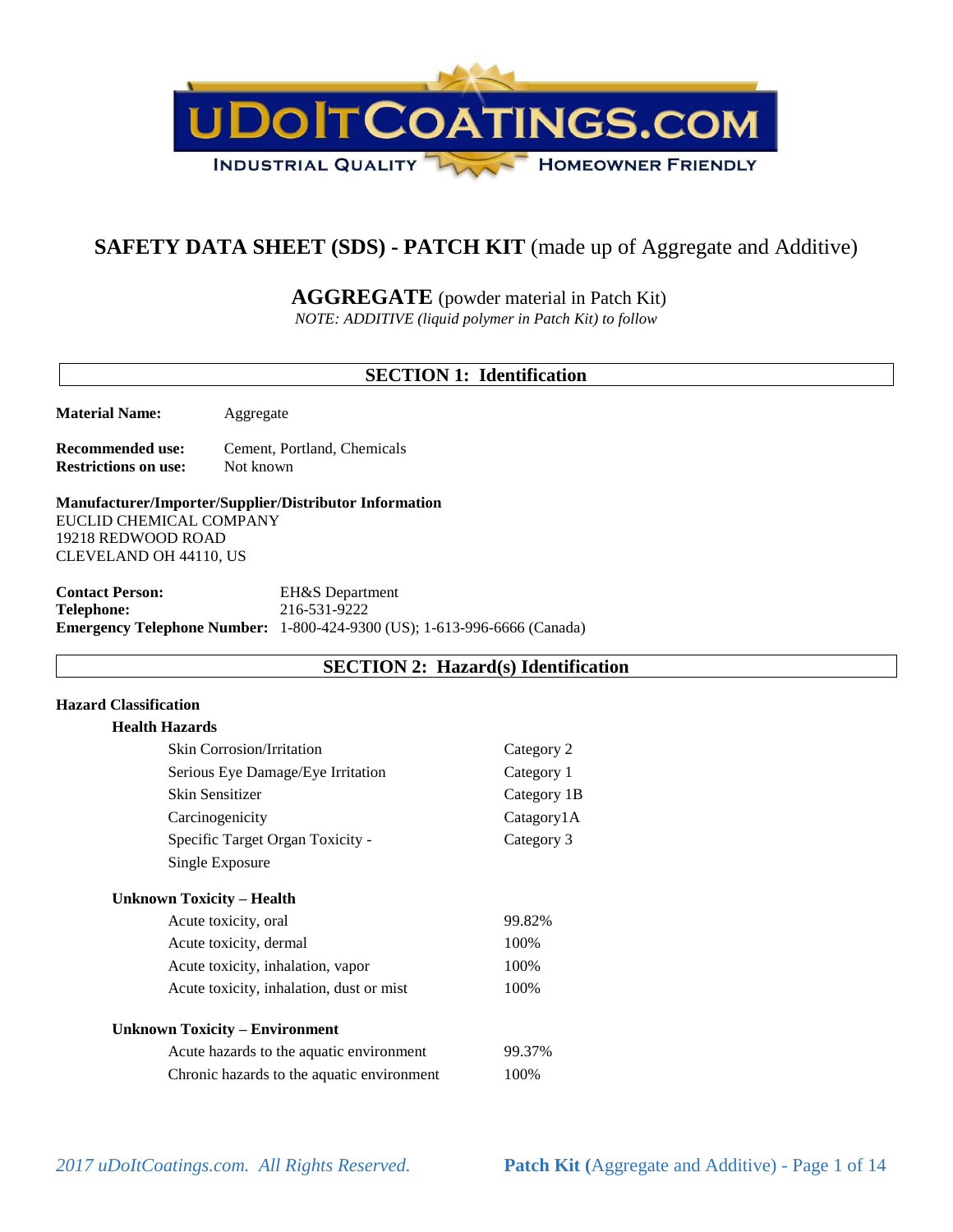#### **Label Elements**

**Hazard Symbol:**



| <b>Signal Word:</b>       | Danger                                                                                                                                             |
|---------------------------|----------------------------------------------------------------------------------------------------------------------------------------------------|
| <b>Hazard Statements:</b> | Causes skin irritation<br>Causes serious eye damage<br>May cause an allergic skin reaction<br>May cause cancer<br>May cause respiratory irritation |
|                           |                                                                                                                                                    |

#### **Precautionary Statement:**

- **Prevention:** Wash thoroughly after handling. Wear protective gloves/protective clothing/eye protection/face protection. Avoid breathing dust/fumes/gas/mist/vapors/spray. Contaminates work clothing must not be allowed out of the workplace. Obtain special instructions before use. Do not handle until all safety precautions have been read and understood. Use personal protective equipment as required. Use only outdoors or in a wellventilated area.
- **Response:** IF INHALED: Remove person to fresh air and keep comfortable for breathing. IF IN EYES: Rinse cautiously with water for several minutes. Remove contact lenses, if present and easy to do. Continue rinsing. IF ON SKIN: Wash with plenty of water. If skin irritation or rash occurs, get medical advice/attention. Immediately call a poison control center/doctor. Specific treatment (see this label.) Wash contaminated clothing before reuse.
- **Storage:** Store locked up. Store in well-ventilated place. Keep container tightly closed.
- **Disposal:** Dispose of contents/container to an appropriate treatment and disposal facility in accordance with applicable laws and regulations, and product characteristics at time of disposal.

#### **Other Hazards Which Do Not Result in GHS Classification:** None.

### **SECTION 3: Composition/Information on Ingredients**

#### **Mixtures**

| <b>Chemical Identity</b>                | <b>CAS Number</b> | Content in percent $(\%)^*$ |
|-----------------------------------------|-------------------|-----------------------------|
| Crystalline Silica (Quartz)/Silica Sand | 14808-60-7        | 40-70                       |
| <b>Portland Cement</b>                  | 65997-15-1        | $30-60$                     |
| Calcium Carbonate (Limestone)           | 1317-65-3         | $10-30$                     |
| Aluminum Oxide                          | 1344-28-1         | $0.1 - 1$                   |

\* All concentrations are percent by weight unless ingredient is a gas. Gas concentrations are in % by volume.

### **SECTION 4: First Aid Measures**

| <b>Ingestion:</b>    | Rinse mouth. If you feel unwell, call a poison control center/doctor.                                                                                                             |
|----------------------|-----------------------------------------------------------------------------------------------------------------------------------------------------------------------------------|
| <b>Inhalation:</b>   | Move to fresh air.                                                                                                                                                                |
| <b>Skin Contact:</b> | Immediately flush with plenty of water for at least 15 minutes while removing contaminated clothing and shoes.<br>Wash contaminated clothing before reuse. Get medical attention. |
| <b>Eve Contact:</b>  | Immediately flush with plenty of water for at least 15 minutes. If easy to do, remove contact lenses (if present.) Cal<br>a physician or poison control center immediately.       |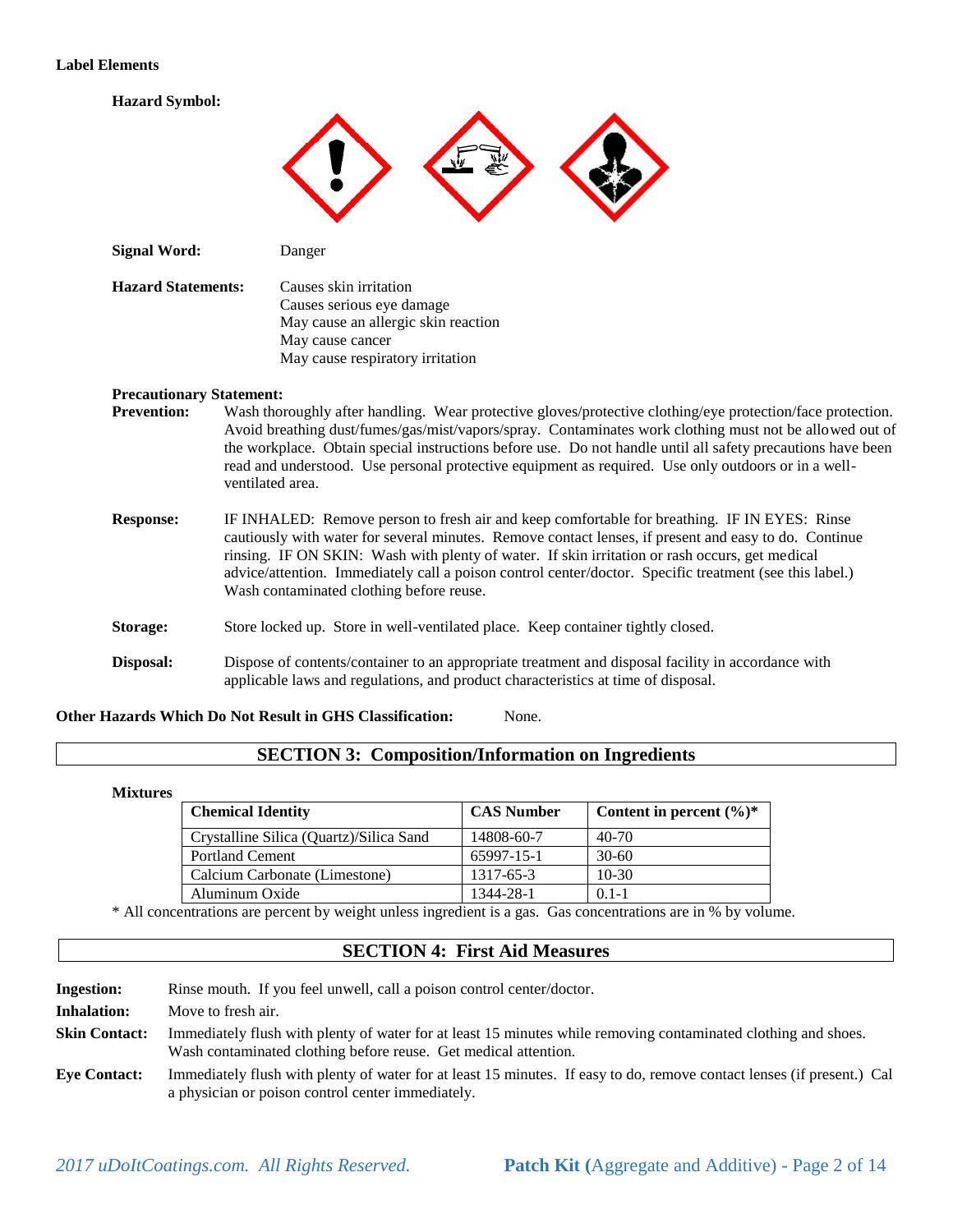#### **Most Important Symptoms/Effects, Acute and Delayed:**

**Symptoms:** Prolonged or repeated contact with skin may cause redness, itching, irritation and eczema/chapping. Extreme irritation of eyes and mucous membranes, including burning and tearing. Respiratory tract irritation.

#### **Indication of Immediate Medical Attention and Special Treatment is Needed:**

**Treatment:** Symptoms may be delayed.

|                                                                                |                                                                                                           | <b>SECTION 5: Fire-Fighting Measures</b>                                                                                                                                                                |
|--------------------------------------------------------------------------------|-----------------------------------------------------------------------------------------------------------|---------------------------------------------------------------------------------------------------------------------------------------------------------------------------------------------------------|
| <b>General Fire Hazards:</b>                                                   |                                                                                                           | No unusual fire or explosion hazards noted.                                                                                                                                                             |
| <b>Suitable (and Unsuitable) Extinguishing Media:</b>                          |                                                                                                           |                                                                                                                                                                                                         |
| <b>Suitable Extinguishing Media:</b>                                           |                                                                                                           | Use fire-extinguishing media appropriate for surrounding materials.                                                                                                                                     |
| <b>Unsuitable Extinguishing Media:</b>                                         |                                                                                                           | Do not use water jet as an extinguisher, as this will spread the fire.                                                                                                                                  |
| <b>Specific Hazards Arising From the Chemical:</b>                             |                                                                                                           | During fire, gases hazardous to health may be formed.                                                                                                                                                   |
| <b>Special Protective Equipment and Precautions for Firefighters:</b>          |                                                                                                           |                                                                                                                                                                                                         |
| <b>Special Fire Fighting Procedures:</b>                                       |                                                                                                           | No data available.                                                                                                                                                                                      |
| <b>Special Protective Equipment for Firefighters:</b>                          |                                                                                                           | Self-contained breathing apparatus and full protective clothing must be<br>worn in case of fire.                                                                                                        |
|                                                                                |                                                                                                           | <b>SECTION 6: Accidental Release Measures</b>                                                                                                                                                           |
| <b>Personal Precautions, Protective Equipment</b><br>and Emergency Procedures: |                                                                                                           | See Section 8 of the SDS for Personal Protective Equipment. Do not touch<br>damaged containers or spilled material unless wearing appropriate<br>protective clothing. Keep unauthorized personnel away. |
| <b>Methods and Material for Containment</b><br>and Cleaning Up:                | Collect spillage in containers, seal securely and deliver for disposal<br>according to local regulations. |                                                                                                                                                                                                         |
| <b>Notification Procedures:</b>                                                |                                                                                                           | In the event of a spill or accidental release, notify relevant authorities in<br>Accordance with all applicable regulations.                                                                            |
| <b>Environmental Precautions:</b>                                              | Do not contaminate water sources or sewer. Prevent further leakage or spillage<br>if safe to do so.       |                                                                                                                                                                                                         |

### **SECTION 7: Handling and Storage**

**Precautions for safe handling:** Do not handle until all safety precautions have been read and understood. Obtain special instructions before use. Use personal protective equipment as required. Do not get in eyes. Wash hands thoroughly after handling. Avoid contact with skin. Ventilate well, avoid breathing vapors. Use approved respirator if air contamination is above accepted level. Use mechanical ventilation in case of handling which causes formation of dust.

**Conditions for Safe Storage, Including Any Incompatibilities:** Store locked up.

#### **SECTION 8: Exposure Controls and Personal Protection**

#### **Control Parameters:**

**Occupational Exposure Limits:**

| <b>Chemical Identity</b>                   | <b>Type</b> | <b>Exposure Limit Value</b> | Source                                                                       |
|--------------------------------------------|-------------|-----------------------------|------------------------------------------------------------------------------|
| Crystalline Silica (Quartz)/ Silica Sand – | TWA         | $0.025 \text{ mg/m}$ 3      | US. ACGIH Threshold Limit Values (2011)                                      |
| <b>Respirable Fraction</b>                 |             |                             |                                                                              |
| Crystalline Silica (Quartz)/ Silica Sand – | <b>TWA</b>  |                             | 2.4 millions of particles per $\vert$ US. OSHA Table Z-3 (29 CFR 1910.1000). |
| Respirable                                 |             | cubic foot of air           | (2000)                                                                       |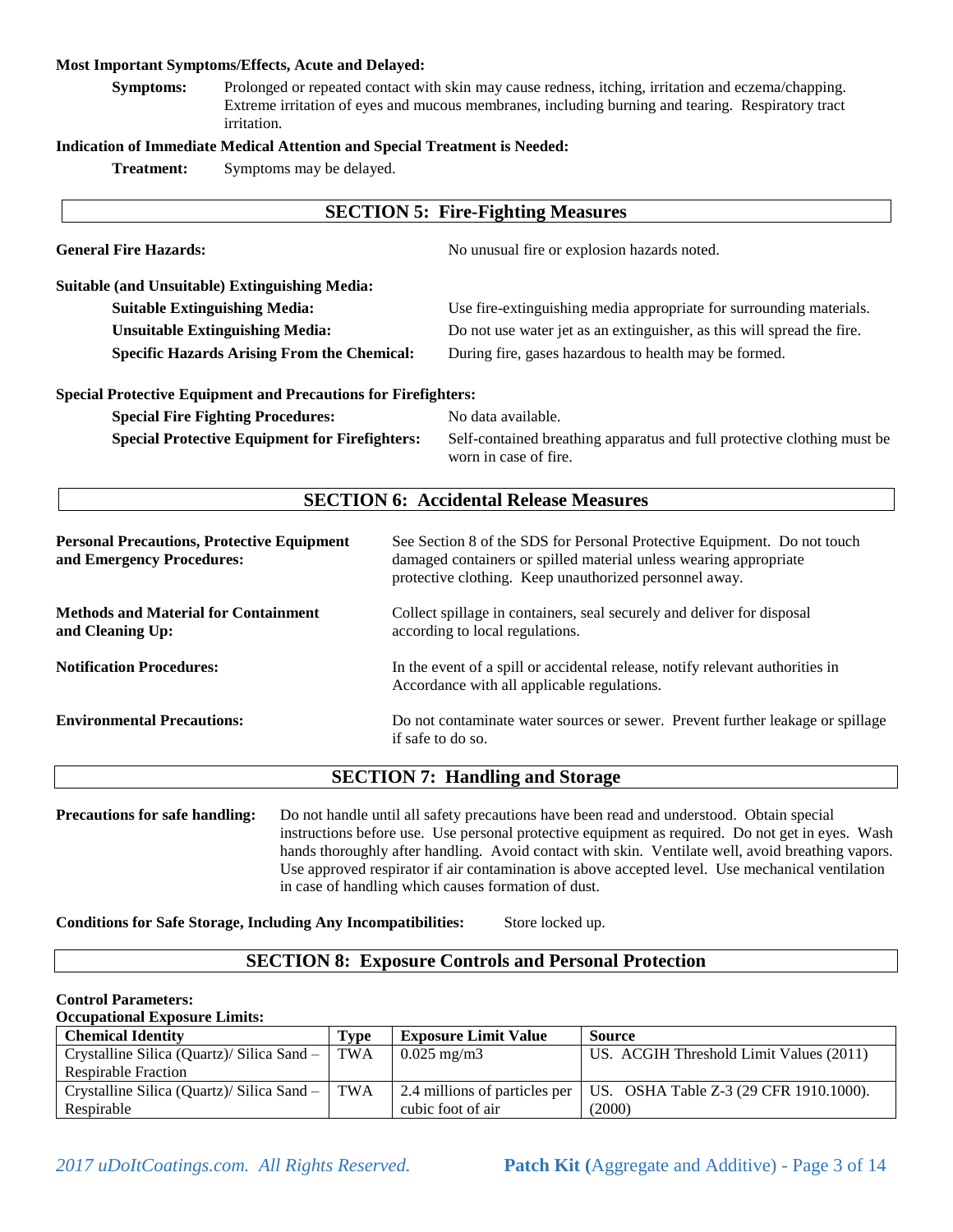|                                            | <b>TWA</b> | $0.1$ mg/m $3$               | US. OSHA Table Z-3 (29 CFR 1910.1000).    |
|--------------------------------------------|------------|------------------------------|-------------------------------------------|
|                                            |            |                              | (2000)                                    |
| Crystalline Silica (Quartz)/ Silica Sand – | <b>TWA</b> | $0.3$ mg/m $3$               | US. OSHA Table Z-3 (29 CFR 1910.1000).    |
| <b>Total Dust</b>                          |            |                              | (2000)                                    |
| Portland Cement -                          | <b>TWA</b> | $1 \text{ mg/m}$             | US. ACGIH Threshold Limit Values (2011)   |
| <b>Respirable Fraction</b>                 |            |                              |                                           |
| Portland Cement -                          | <b>PEL</b> | $15 \text{ mg/m}$            | US. OSHA Table Z-1 Limits for Air         |
| <b>Total Dust</b>                          |            |                              | Contaminants (20 CFR 1910.1000) (02 2006) |
| Portland Cement -                          | <b>PEL</b> | $5 \text{ mg/m}$             | US. OSHA Table Z-1 Limits for Air         |
| <b>Respirable Fraction</b>                 |            |                              | Contaminants (20 CFR 1910.1000) (02 2006) |
| <b>Portland Cement</b>                     | <b>TWA</b> | 50 millions of particles per | US. OSHA Table Z-3 (29 CFR 1910.1000).    |
|                                            |            | cubic foot of air            | (2000)                                    |
| Calcium Carbonate (Limestone) –            | <b>PEL</b> | $15 \text{ mg/m}$            | US. OSHA Table Z-1 Limits for Air         |
| <b>Total Dust</b>                          |            |                              | Contaminants (20 CFR 1910.1000) (02 2006) |
| Calcium Carbonate (Limestone) –            | PEL        | $5 \text{ mg/m}$             | US. OSHA Table Z-1 Limits for Air         |
| <b>Respirable Fraction</b>                 |            |                              | Contaminants (20 CFR 1910.1000) (02 2006) |
| Aluminum Oxide -                           | <b>TWA</b> | $1 \text{ mg/m}$             | US. ACGIH Threshold Limit Values (2011)   |
| <b>Respirable Fraction</b>                 |            |                              |                                           |
|                                            | PEL        | $5 \text{ mg/m}$             | US. OSHA Table Z-1 Limits for Air         |
|                                            |            |                              | Contaminants (20 CFR 1910.1000) (02 2006) |
| Aluminum Oxide $-$                         | PEL        | $15 \text{ mg/m}$            | US. OSHA Table Z-1 Limits for Air         |
| <b>Total Dust</b>                          |            |                              | Contaminants (20 CFR 1910.1000) (02 2006) |

| <b>Chemical Identity</b>                   | <b>Type</b> | <b>Exposure Limit Value</b> | <b>Source</b>                                   |
|--------------------------------------------|-------------|-----------------------------|-------------------------------------------------|
| Crystalline Silica (Quartz)/ Silica Sand - | <b>TWA</b>  | $0.025$ mg/m3               | Canada. British Columbia OELs. (Occupational    |
| <b>Respirable Fraction</b>                 |             |                             | Exposure Limits for Chemical Substances,        |
|                                            |             |                             | Occupational Health and Safety Regulation       |
|                                            |             |                             | 296/97, as amended) (07 2007)                   |
| Crystalline Silica (Quartz)/ Silica Sand - | <b>TWAE</b> | $0.10$ mg/m $3$             | Canada. Ontario OELs. (Control of Exposure to   |
| Respirable                                 | V           |                             | Biological or Chemical Agents) (11 2010)        |
| Crystalline Silica (Quartz)/ Silica Sand - | <b>TWA</b>  | $0.10$ mg/m $3$             | Canada. Quebec OELs (Ministry of Labor -        |
| Respirable Dust                            |             |                             | Regulation Respecting the Quality of the Work   |
|                                            |             |                             | Environment) (12 2008)                          |
| Portland Cement - Total Dust               | <b>TWA</b>  | $10$ mg/m $3$               | Canada. British Columbia OELs. (Occupational    |
|                                            |             |                             | Exposure Limits for Chemical Substances,        |
|                                            |             |                             | Occupational Health and Safety Regulation       |
|                                            |             |                             | 296/97, as amended) (07 2007)                   |
| Portland Cement-                           | <b>TWA</b>  | $3$ mg/m $3$                | Canada. British Columbia OELs. (Occupational    |
| <b>Respirable Fraction</b>                 |             |                             | Exposure Limits for Chemical Substances,        |
|                                            |             |                             | Occupational Health and Safety Regulation       |
|                                            |             |                             | 296/97, as amended) (07 2007)                   |
| <b>Portland Cement</b>                     | <b>TWAE</b> | $10 \text{ mg/m}$           | Canada. Ontario OELs. (Control of Exposure to   |
|                                            | V           |                             | Biological or Chemical Agents) (11 2010)        |
| Portland Cement-                           | <b>TWA</b>  | $10$ mg/m $3$               | Canada. Quebec OELs (Ministry of Labor -        |
| <b>Total Dust</b>                          |             |                             | Regulation Respecting the Quality of the Work   |
|                                            |             |                             | Environment) (12 2008)                          |
| Portland Cement-                           | <b>TWA</b>  | $5$ mg/m $3$                | Canada. Quebec OELs (Ministry of Labor -        |
| Respirable Dust                            |             |                             | Regulation Respecting the Quality of the Work   |
|                                            |             |                             | Environment) (12 2008)                          |
| Calcium Carbonate (Limestone) -            | <b>STEL</b> | $20$ mg/m $3$               | Canada. British Columbia OELs. (Occupational    |
| <b>Total Dust</b>                          |             |                             | Exposure Limits for Chemical Substances,        |
|                                            |             |                             | Occupational Health and Safety Regulation       |
|                                            |             |                             | 296/97, as amended) (07 2007)                   |
|                                            | <b>TWA</b>  | $10 \text{ mg/m}$           | Canada. British Columbia OELs. (Occupational    |
|                                            |             |                             | Exposure Limits for Chemical Substances,        |
|                                            |             |                             | Occupational Health and Safety Regulation       |
|                                            |             |                             | 296/97, as amended) (07 2007)                   |
| Calcium Carbonate (Limestone) -            | <b>TWA</b>  | $3$ mg/m $3$                | Canada. British Columbia OELs. (Occupational    |
| <b>Respirable Fraction</b>                 |             |                             | <b>Exposure Limits for Chemical Substances,</b> |

*2017 uDoItCoatings.com. All Rights Reserved.* **Patch Kit (**Aggregate and Additive) - Page 4 of 14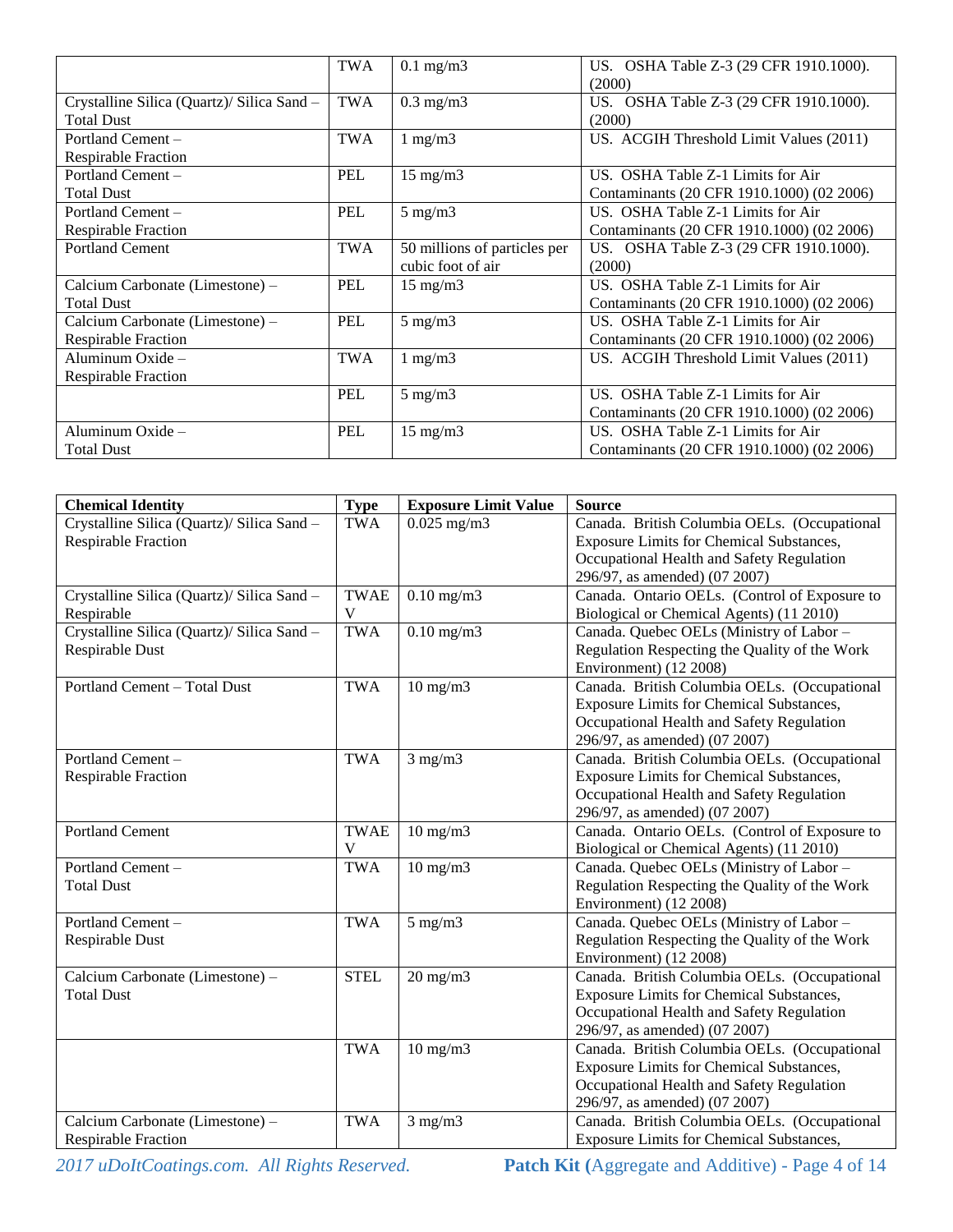|                                   |            |                   | Occupational Health and Safety Regulation     |
|-----------------------------------|------------|-------------------|-----------------------------------------------|
|                                   |            |                   | 296/97, as amended) (07 2007)                 |
| Calcium Carbonate (Limestone) $-$ | <b>TWA</b> | $10 \text{ mg/m}$ | Canada. Quebec OELs (Ministry of Labor –      |
| <b>Total Dust</b>                 |            |                   | Regulation Respecting the Quality of the Work |
|                                   |            |                   | Environment) (12 2008)                        |

| <b>Appropriate Engineering Controls:</b> | Mechanical ventilation or local exhaust ventilation may be required. Observe good        |  |  |
|------------------------------------------|------------------------------------------------------------------------------------------|--|--|
|                                          | industrial hygiene practices. Observe occupational exposure limits and minimize the risk |  |  |
|                                          | of inhalation of dust.                                                                   |  |  |

#### **Individual Protection Measures, Such as Personal Protective Equipment:**

| <b>General Information:</b>                                  | Provide easy access to water supply and eye wash facilities. Good general ventilation (typically 10 air<br>changes per hour) should be used. Ventilation rates should be matched to conditions. If applicable, use<br>process enclosures, local exhaust ventilation, or other engineering controls to maintain airborne levels<br>below recommended exposure limits. If exposure limits have not been established, maintain airborne<br>levels to an acceptable level. |
|--------------------------------------------------------------|------------------------------------------------------------------------------------------------------------------------------------------------------------------------------------------------------------------------------------------------------------------------------------------------------------------------------------------------------------------------------------------------------------------------------------------------------------------------|
| <b>Eye/Face Protection:</b>                                  | Wear a full-face respirator, if needed. Wear safety glasses with side shields (or goggles) and a face shield.                                                                                                                                                                                                                                                                                                                                                          |
| <b>Skin Protection:</b><br><b>Hand Protection:</b><br>Other: | Use suitable protective gloves if risk of skin contact.<br>Wear chemical-resistant gloves, footwear, and protective clothing appropriate for the risk of exposure.<br>Contact health and safety professional or manufacturer for specific information.                                                                                                                                                                                                                 |
|                                                              | <b>Respiratory Protection:</b> In case of inadequate ventilation, use suitable respirator. Seek advice from local supervisor.                                                                                                                                                                                                                                                                                                                                          |
| <b>Hygiene Measures:</b>                                     | Observe good industrial hygiene practices. Wash hands before breaks and immediately after handling the<br>product. Do not get in eyes. Wash contaminated clothing before reuse. Avoid contact with skin.                                                                                                                                                                                                                                                               |

### **SECTION 9: Physical and Chemical Properties**

| Appearance:                                          |                     |
|------------------------------------------------------|---------------------|
| <b>Physical state:</b>                               | Solid               |
| Form:                                                | Powder              |
| Color:                                               | Cream               |
| Odor:                                                | Odorless            |
| <b>Odor threshold:</b>                               | No data available   |
| pH:                                                  | No data available   |
| Melting point/freezing point:                        | No data available   |
| Initial boiling point/boiling range:                 | No data available   |
| <b>Flash point:</b>                                  | No data available   |
| <b>Evaporation rate:</b>                             | No data available   |
| Flammability (solid, gas):                           | N <sub>0</sub>      |
| <b>Upper/lower flammability or explosive limits:</b> |                     |
| <b>Flammability limit – upper <math>(\%):</math></b> | No data available   |
| <b>Flammability limit – lower <math>(\%)</math>:</b> | No data available   |
| Explosive limit – upper $(\%):$                      | No data available   |
| Explosive limit – upper $(\%):$                      | No data available   |
| Vapor pressure:                                      | No data available   |
| Vapor density:                                       | No data available   |
| <b>Relative density:</b>                             | 3.1                 |
| Solubility(ies):                                     |                     |
| <b>Solubility in water:</b>                          | Miscible with water |
| <b>Solubility (other):</b>                           | No data available   |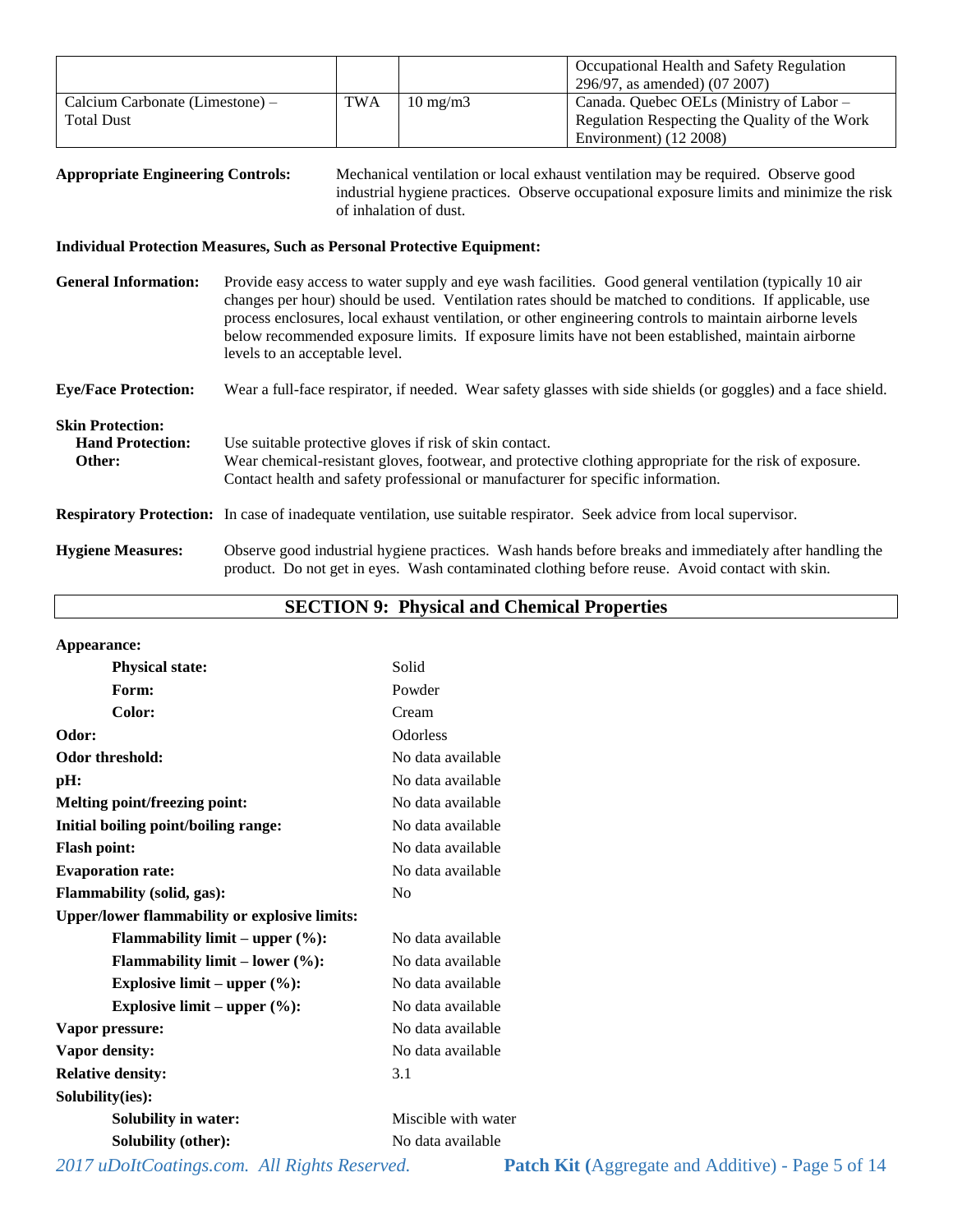**Particle coefficient (n-octanol/water):** No data available Auto-ignition temperature: No data available **Decomposition temperature:** No data available Viscosity: No data available

# **SECTION 10: Stability and Reactivity**

| <b>Reactivity:</b>                         | No data available                                                                    |  |  |
|--------------------------------------------|--------------------------------------------------------------------------------------|--|--|
| <b>Chemical Stability:</b>                 | Material is stable under normal conditions.                                          |  |  |
| <b>Possibility of Hazardous Reactions:</b> | No data available                                                                    |  |  |
| <b>Conditions to Avoid:</b>                | Avoid heat or contamination.                                                         |  |  |
| <b>Incompatible Materials:</b>             | No data available                                                                    |  |  |
| <b>Hazardous Decomposition Products:</b>   | Thermal decomposition or combustion may liberate carbon oxides and other toxic gases |  |  |
|                                            | or vapors.                                                                           |  |  |

### **SECTION 11: Toxicological Information**

#### **Information on Likely Routes of Exposure:**

| <b>Ingestion:</b> | May be ingested by accident. Ingestion may cause irritation and malaise.                       |
|-------------------|------------------------------------------------------------------------------------------------|
| Inhalation:       | In high concentrations, vapors, fumes or mists may irritate nose, throat and mucous membranes. |
|                   | <b>Skin Contact:</b> Causes skin irritation.                                                   |
|                   | <b>Eve Contact:</b> Causes serious eve damage.                                                 |

#### **Information on Toxicological Effects:**

#### **Acute Toxicity (list all possible routes of exposure):**

| <b>Oral Product:</b>                                                      |                                            | No data available                         |
|---------------------------------------------------------------------------|--------------------------------------------|-------------------------------------------|
| <b>Dermal Product:</b>                                                    |                                            | No data available                         |
| <b>Inhalation Product:</b>                                                |                                            | No data available                         |
| <b>Specified Substance(s):</b>                                            |                                            |                                           |
| Aluminum Oxide                                                            |                                            | NOAEL (rat, 4h): $10 \text{ mg/m}$ 3      |
| <b>Repeated Dose Toxicity Product:</b>                                    |                                            | No data available                         |
| <b>Skin Corrosion/Irritation Product:</b>                                 |                                            | No data available                         |
| <b>Serious Eye Damage/Eye Irritation Product:</b>                         |                                            | No data available                         |
| <b>Specified Substance(s):</b>                                            |                                            |                                           |
| Aluminum Oxide                                                            |                                            | In vivo (rabbit, 24 hrs.): Not irritating |
| <b>Respiratory or Skin Sensitization Products:</b>                        |                                            | No data available                         |
| <b>Carcinogenicity Product:</b>                                           |                                            | No data available                         |
| <b>IARC Monographs on the Evaluation of Carcinogenic Risks to Humans:</b> |                                            |                                           |
| Crystalline Silica                                                        | Overall evaluation: Carcinogenic to humans |                                           |
| (Quartz)/Silica<br>Sand                                                   |                                            |                                           |
| <b>US National Toxicology Program (NTP) Report on Carcinogens:</b>        |                                            |                                           |
| Crystalline Silica                                                        |                                            | Known to be human carcinogen              |
| (Quartz)/Silica                                                           |                                            |                                           |
| Sand                                                                      |                                            |                                           |
| US OSHA Specifically Regulated Substances (29 CFR 1910.1001-1050):        |                                            |                                           |
| No carcinogenic components identified                                     |                                            |                                           |
| <b>Germ Cell Mutagenicity</b>                                             |                                            |                                           |
| In Vitro Product:                                                         |                                            | No data available                         |
| In Vivo Product:                                                          |                                            | No data available                         |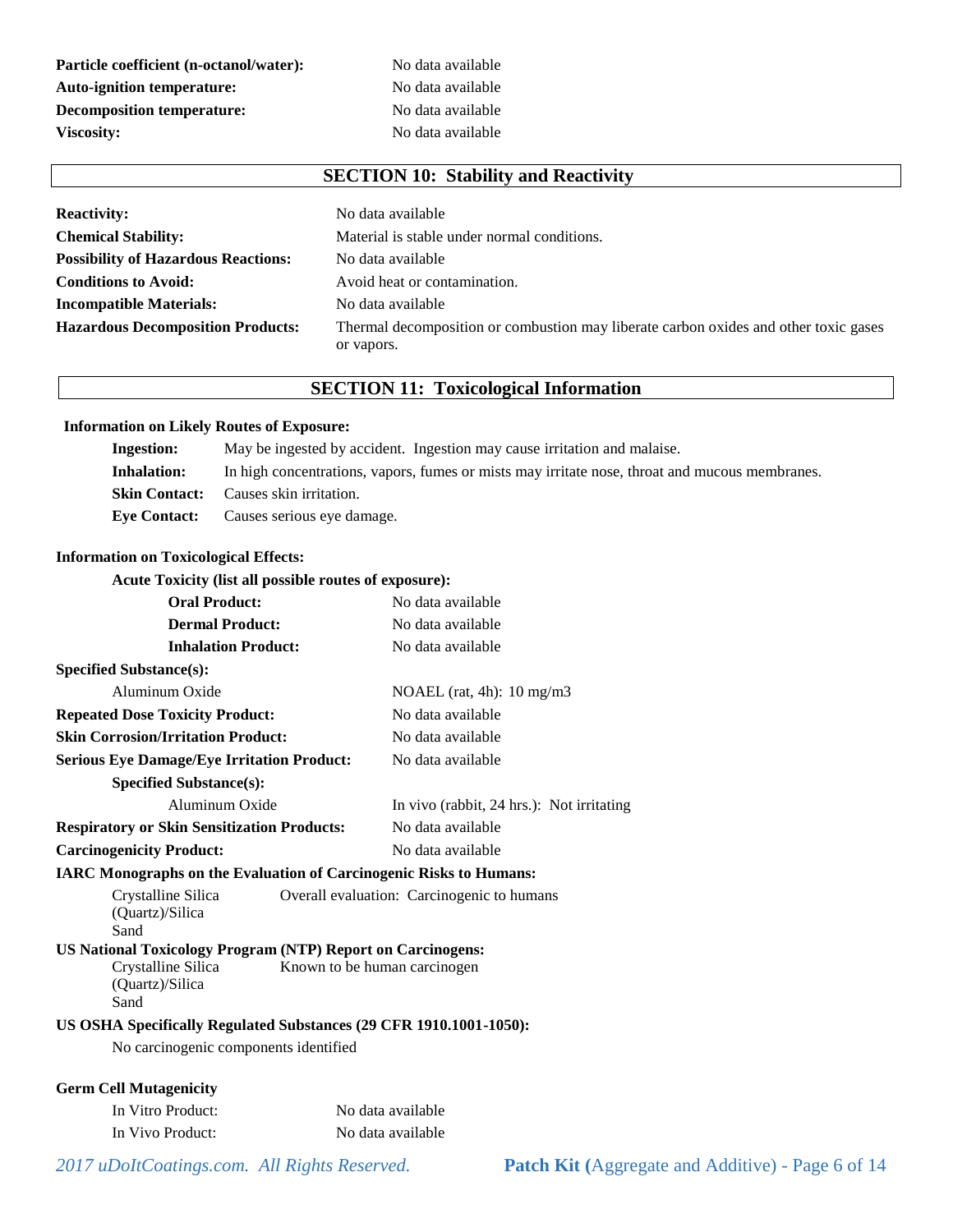Reproductive Toxicity Product: No data available **Specific Target Organ Toxicity – Singe Exposure Product:** No data available **Specific Target Organ Toxicity – Repeated Exposure Product:** No data available Aspiration Hazard Product: No data available **Other Effects:** No data available

#### **SECTION 12: Ecological Information**

| <b>Ecotoxicity:</b>                                       |                                                                 |
|-----------------------------------------------------------|-----------------------------------------------------------------|
| Acute hazards to the aquatic environment:                 |                                                                 |
| <b>Fish Product:</b>                                      | No data available                                               |
| <b>Aquatic Invertebrates Product:</b>                     | No data available                                               |
| Chronic hazards to the aquatic environment:               |                                                                 |
| <b>Fish Product:</b>                                      | No data available                                               |
| <b>Specified Substance(s):</b>                            |                                                                 |
| Aluminum Oxide                                            | NOAEL (Pimephales promelas, 28 d): 4.7 mg/l experimental result |
| <b>Aquatic Invertebrates Product:</b>                     | No data available                                               |
| <b>Toxicity to Aquatic Plants Product:</b>                | No data available                                               |
| <b>Persistence and Degradability:</b>                     |                                                                 |
| <b>Biodegradation Product:</b>                            | No data available                                               |
| <b>BOD/COD Ratio Product:</b>                             | No data available                                               |
| <b>Bioaccumulative Potential:</b>                         |                                                                 |
| <b>Bioconcentration Factor (BCF) Product:</b>             | No data available                                               |
| Partition Coefficient n-octanol/ water (log Kow) Product: | No data available                                               |
| <b>Mobility in Soil:</b>                                  | No data available                                               |
| <b>Other Adverse Effects:</b>                             | No data available                                               |

#### **SECTION 13: Disposal Considerations**

**Disposal Instructions:** Dispose of waste at an appropriate treatment and disposal facility in accordance with applicable laws and regulations, and product characteristics at time of disposal.

**Contaminated Packaging:** No data available.

### **SECTION 14: Transport Information**

**TDG:** Not regulated **CFR/DOT:** Not regulated **IMDG:** Not regulated

**SECTION 15: Regulatory Information**

#### **US Federal Regulations**

#### **TSCA Section 12(b) Export Notification (40 CFR 707, Subpt. D):**

None present or none present in regulated quantities.

#### **US OSHA Specifically Regulated Substances (29 CFR 1910.1001-1050):**

None present or none present in regulated quantities.

#### **CERCLA Hazardous Substance List (40 CFR 302.4):**

None present or none present in regulated quantities.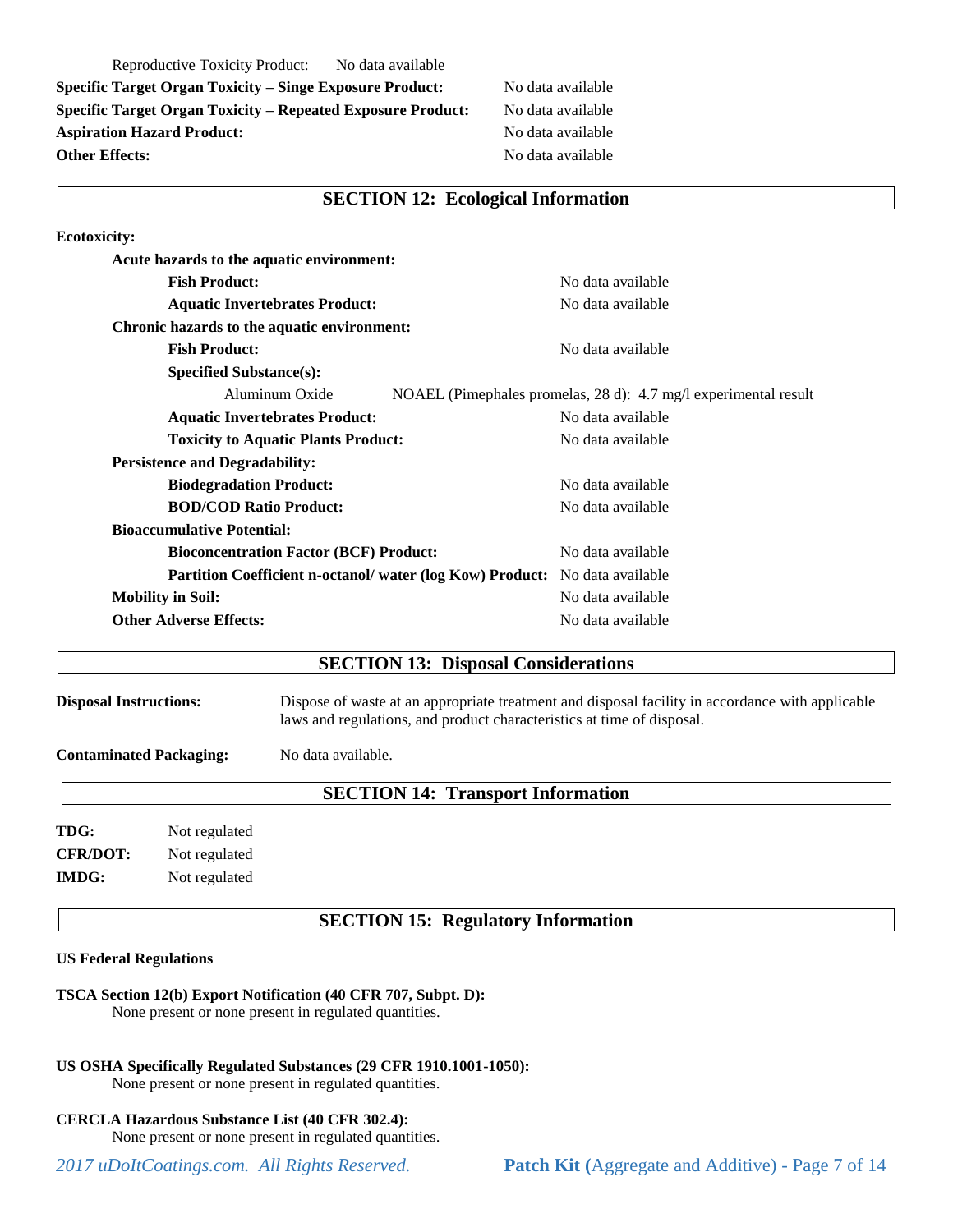#### **Superfund Amendments and Reauthorization Act of 1986 (SARA)**

Hazard Categories Immediate (Acute) Health Hazards Delayed (Chronic) Health Hazards

#### **SARA 302 Extremely Hazardous Substance**

None present or none present in regulated quantities.

#### **SARA 304 Emergency Release Notification**

None present or none present in regulated quantities.

#### **SARA 311/312 Hazardous Chemical**

| <b>Chemical Identity</b>                 | <b>Threshold Planning Quantity</b> |  |
|------------------------------------------|------------------------------------|--|
| Crystalline Silica (Quartz)/ Silica Sand | 500 lbs.                           |  |
| <b>Portland Cement</b>                   | $500$ lbs.                         |  |
| Calcium Carbonate (Limestone)            | 500 lbs.                           |  |
| Aluminum Oxide                           | 500 lbs.                           |  |
|                                          |                                    |  |

#### **SARA 313 (TRI Reporting)**

None present or none present in regulated quantities.

#### **Clean Water Act Section 311 Hazardous Substances (40 CFR 117.3)**

None present or none present in regulated quantities.

#### **Clean Air Act (CAA) Section 112® Accidental Release Prevention (40 CFR 69.130):**

None present or none present in regulated quantities.

#### **US State Regulations**

#### **US California Proposition 65**

This product contains chemical(s) known to the State of California to cause cancer and/or to cause birth defects or other reproductive harm.

#### **US New Jersey Worker and Community Right-to-Know Act**

#### **Chemical Identity**

Crystalline Silica (Quartz)/Silica Sand

Portland Cement

Calcium Carbonate (Limestone)

#### **US Massachusetts RTK – Substance List**

#### **Chemical Identity**

Crystalline Silica (Quartz)/Silica Sand

Portland Cement

Calcium Carbonate (Limestone)

#### **US Pennsylvania RTK – Hazardous Substances**

#### **Chemical Identity**

Crystalline Silica (Quartz)/Silica Sand

Portland Cement

Calcium Carbonate (Limestone)

#### **US Rhode Island RTK**

No ingredient regulated by RI Right-to-Know Law present

#### **Other Regulations:**

| Regulatory VOC (less water and exempt solvent): | 0 g/l |
|-------------------------------------------------|-------|
| VOC Method 310:                                 | 0.00% |

*2017 uDoItCoatings.com. All Rights Reserved.* **Patch Kit (**Aggregate and Additive) - Page 8 of 14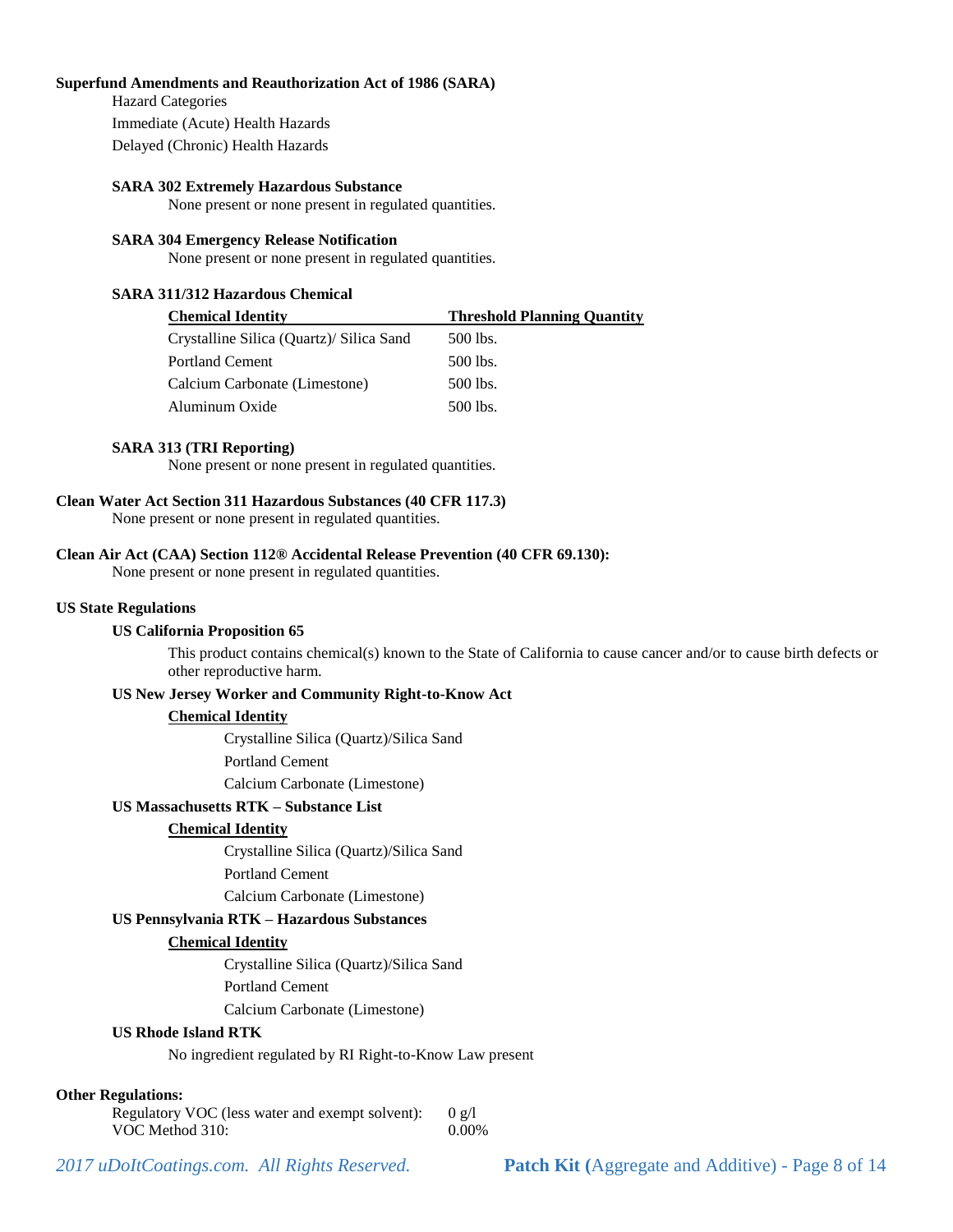#### **Inventory Status:**

| Australia AICS:                          | All components in this product are listed on or exempt from the inventory.             |
|------------------------------------------|----------------------------------------------------------------------------------------|
| Canada DSL Inventory List:               | One or more components in this product are not listed on or exempt from the inventory. |
| EINECS, ELINCS or NLP:                   | One or more components in this product are not listed on or exempt from the inventory. |
| Japan (ENCS) List:                       | One or more components in this product are not listed on or exempt from the inventory. |
| China Inv. Existing Chemical Substances: | One or more components in this product are not listed on or exempt from the inventory. |
| Korea Existing Chemicals Inv. (KECI):    | One or more components in this product are not listed on or exempt from the inventory. |
| Canada NDSL Inventory:                   | One or more components in this product are not listed on or exempt from the inventory. |
| Philippines PICCS:                       | One or more components in this product are not listed on or exempt from the inventory. |
| <b>US TSCA Inventory:</b>                | One or more components in this product are not listed on or exempt from the inventory. |
| New Zealand Inventory of Chemicals:      | All components in this product are listed on or exempt from the inventory.             |
| Japan ISHL Listing:                      | One or more components in this product are not listed on or exempt from the inventory. |
| Japan Pharmacopoeia Listing:             | One or more components in this product are not listed on or exempt from the inventory. |
|                                          |                                                                                        |

# **SECTION 16: Other Information, Including Date of Preparation or Last Revision**

| <b>Revision Date:</b>       | 9/18/2015                                                                                                                                                                                                                                                                                                                |
|-----------------------------|--------------------------------------------------------------------------------------------------------------------------------------------------------------------------------------------------------------------------------------------------------------------------------------------------------------------------|
| <b>Version #:</b>           | $\mathbf{I} \cdot \mathbf{I}$                                                                                                                                                                                                                                                                                            |
| <b>Further Information:</b> | No data available                                                                                                                                                                                                                                                                                                        |
| Disclaimer:                 | For Industrial Use Only. Use at Own Risk. Keep out of Reach of Children. The hazard information herein<br>is offered solely for the consideration of the user, subject to their own investigation of compliance with<br>applicable regulations, including the safe use of the product under every foreseeable condition. |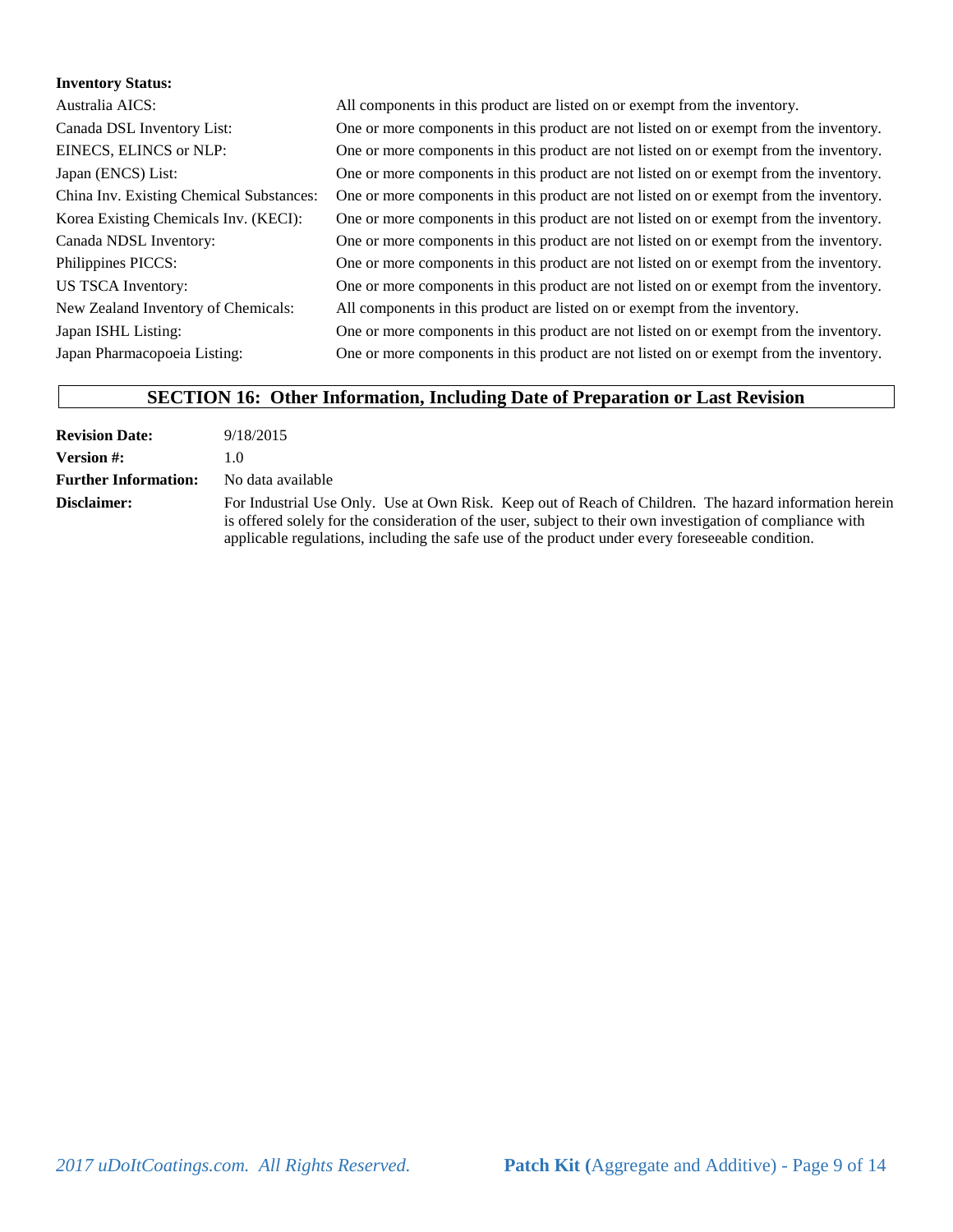

# **SAFETY DATA SHEET**

Globally Harmonized System of Classification and Labeling of Chemicals (GHS)

# **ADDITIVE** (the liquid polymer in the Patch Kit)

Effective January 19, 2016

| 1. Substance/Preparation and Company Identification |                                                                         |  |  |
|-----------------------------------------------------|-------------------------------------------------------------------------|--|--|
| <b>Name of the Product:</b>                         | Acrylic Additive                                                        |  |  |
| <b>Other Means of Identification:</b>               | Low viscosity fluid                                                     |  |  |
| <b>Recommended Use:</b>                             | Additive (polymer) for Patch Kit                                        |  |  |
| <b>Supplier Information:</b><br>Company:            | Preferred Deck Systems LLC<br>7534 W. Madison St.<br>Tolleson, AZ 85353 |  |  |
| <b>Company Phone Number:</b>                        | 623.474.2210                                                            |  |  |
| <b>Fax:</b>                                         | 623.474.2251                                                            |  |  |
| <b>Emergency Phone Number:</b>                      | 888.440.3320                                                            |  |  |

# **2. Hazards Identification**

#### **GHS Classifications**

| <u>JAN VIMUJINGADIJI</u>          |           |                    |                                   |               |
|-----------------------------------|-----------|--------------------|-----------------------------------|---------------|
| <b>Hazard</b>                     | Category  | <b>Signal Word</b> | <b>Hazard statement</b>           | <b>Symbol</b> |
| <b>Physical Hazards</b>           | None, not | None               | None                              | None          |
|                                   | flammable |                    |                                   |               |
| <b>Health Hazards Acute</b>       |           | Warning            | H303, may be harmful if swallowed | None          |
| <b>Toxicity</b>                   |           |                    |                                   |               |
| <b>Skin Corrosion /Irritation</b> | None      | None               | None                              | None          |
| <b>Eye Irritation</b>             | None      | None               | None                              | None          |
| <b>Aspiration Hazard</b>          | None      | None               | None                              | None          |

#### **Emergency Overview:**

Warning! Contains small amounts of petroleum distillates that can cause chemical pneumonia if aspirated into the lungs as a liquid. Reports have associated repeated and prolonged overexposure to solvents with permanent brain and nervous system damage. Eye and skin contact will result in irritation.

**Route of Entry:** Inhalation: yes. Skin: yes. Ingestion: yes.

**Carcinogenicity:** NTP: no. IARC: no. OSHA: no.

**Reproductive Toxicity**: No reproductive toxicants over 1% in formula.

**Specific Target Organ Systemic Toxicity (TOST**): Single Exposure: Irritating to the skin and eyes and respiratory tract. Prolonged exposure will affect the nervous system, causing nervous system depression.

#### **Effects of Exposure:**

**Acute: Eye:** H319: Causes serious eye irritation.

**Skin:** Causes Skin Irritation through defatting of skin with repeated contact over time. Reversible adverse effects in dermal tissue within the observation period, usually 14 days.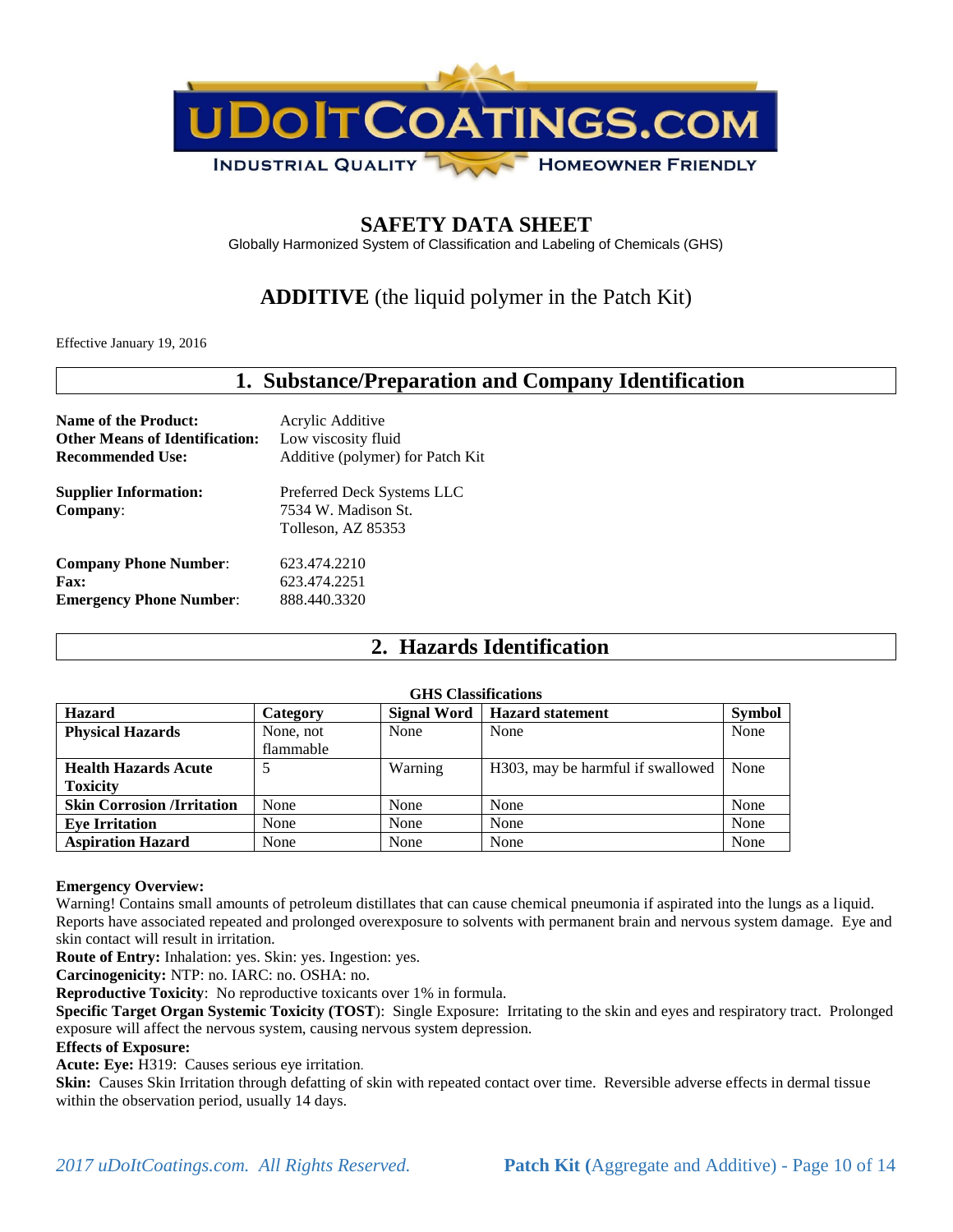**Inhalation**: Excessive inhalation of vapors can cause nasal and respiratory irritation, dizziness, weakness, fatigue, nausea and headache. High concentrations may result in narcosis (central nervous system depression). Intentional inhalation in concentrated form (huffing) may lead to brain damage and death.

**Ingestion:** Can cause gastrointestinal irritation, nausea, vomiting and effects of overexposure.

#### **Signs and Symptoms of Overexposure:**

**Health Hazard**: Diarrhea. Aspiration of material into lungs can cause chemical pneumonia which can be fatal. **Medical Conditions Aggravated by Exposure**: Asthma, dermatitis.

#### **LABELING:**

Product identifier: Acrylic Additive Signal word: Warning

Hazard statements: H303, may be harmful if swallowed.

Causes Skin and Eye Irritation. Do not breathe vapors or mist. Use only with adequate ventilation. Avoid contact with eyes, skin and clothing. Wash thoroughly after handling.

FIRST AID

EYES: Immediately flush eyes with plenty of water for at least 15 minutes. Get medical attention.

SKIN: In case of contact, immediately flush skin with plenty of water. Remove contaminated clothing and shoes. Wash clothing before reuse. Get medical attention if irritation develops and persists.

| <b>COMPANY NAME:</b> | <b>Preferred Deck Systems</b> |
|----------------------|-------------------------------|
| ADDRESS:             | 7534 W. Madison St.           |
|                      | Tolleson, AZ 85353            |
| Phone number:        | 888.440.3320                  |

HAZARDS: (Liquid) Serious skin and eye irritant. **Pictograms on the label:**  No Pictograms needed.

Hazard Statements H303 May be harmful if swallowed

Precautionary Statements

P261 Avoid breathing dust/fume/gas/mist/vapors/spray P305 +P351+P338 IF IN EYES: Rinse cautiously with water for several minutes. Remove contact lenses. If present and easy to do. Continue rinsing.

# 3. **Composition/Information on Hazardous Ingredients**

| Hazardous Ingredients                       |     | $CAS#$ Percent   OSHA PEL |
|---------------------------------------------|-----|---------------------------|
|                                             | W/W |                           |
| None in the reportable quantity $\vert$ NA* | NA  | NA                        |

\*Note: NE=Not Established. NA=Not Applicable

Note: Further safety information can be found in subsequent sections.

# 4. **First Aid Measures**

**General Information:** Discard contaminated clothing immediately.

**Eye:** Flush with clean, lukewarm water for at least 15 minutes, occasionally lifting eyelids.

Obtain medical attention.

**Skin:** Remove contaminated clothing. Wash affected skin areas thoroughly with soap and water. Wash contaminated clothing thoroughly before reuse.

**Inhalation**: Remove to fresh air. Apply artificial respiration/administer oxygen if necessary. Call physician immediately. If person is unconscious, transport affected person in reclined position.

**Ingestion:** Keep person warm and quiet. Get immediate medical attention. Do not induce vomiting because of risk of aspiration of material into lungs. Drink several glasses of water to dilute the product in the stomach.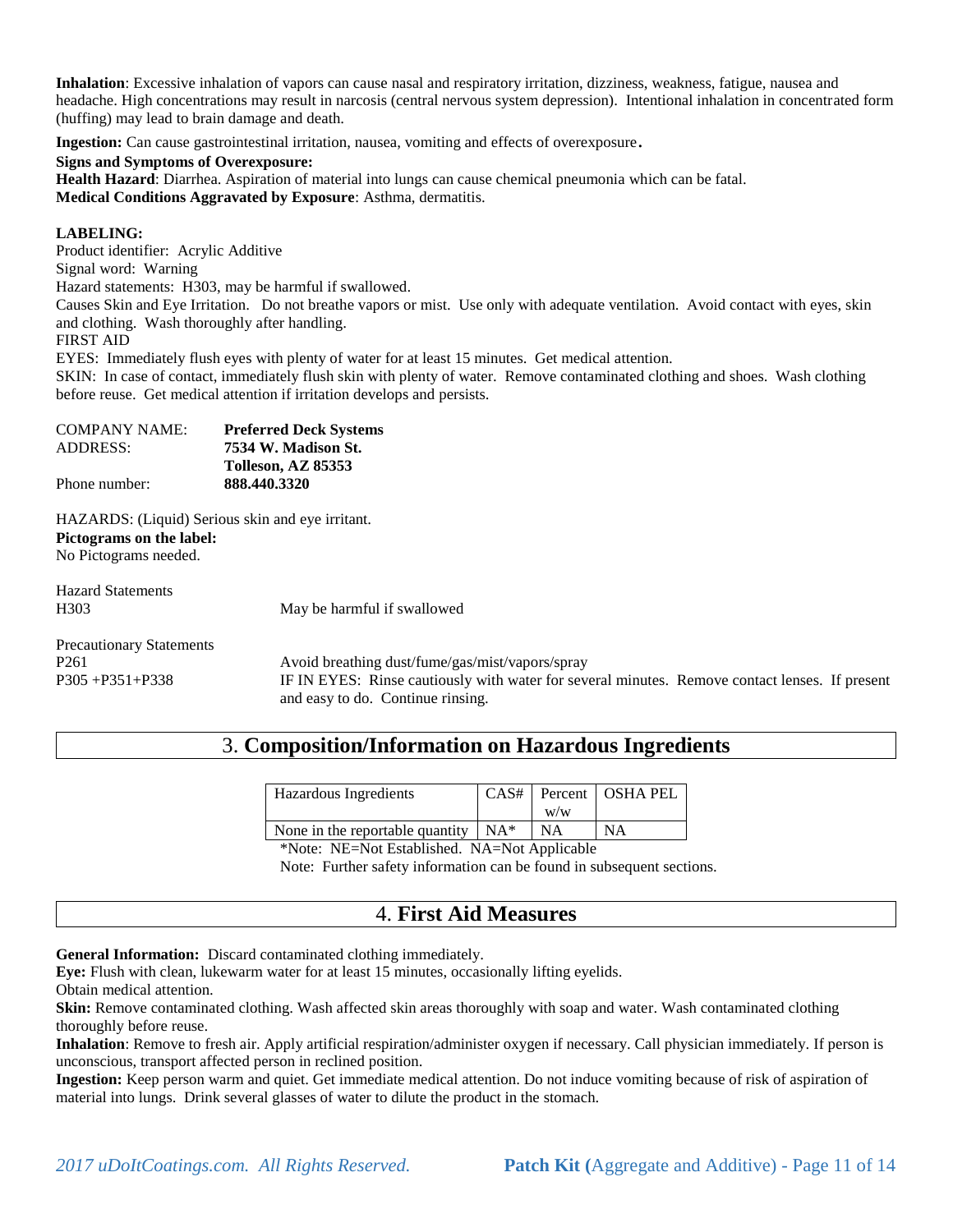# **5. Fire Fighting Measures**

Flammability Summary (OSHA): Not Flammable

Flash Point Method: Setaflash

Flash Point: Greater than 200F (93C) (Setaflash).

Upper Flammable/Explosive Limit, % in air: Not Found

Lower Flammable/Explosive Limit, % in air: Not Found

When dry the product can be made to burn:

Upper Flammable /explosive limit, % in air: NA

Lower Flammable / explosive limit, % in air: NA

Unusual Fire/Explosion Hazards: Keep containers tightly closed. Isolate from heat, electrical equipment, sparks and open flame. Closed containers may explode when exposed to fire due to pressure buildup.

**Extinguishing Media**: Use water fog, foam, carbon dioxide or chemical fire fighting apparatus.

**Fire Fighting Instructions:** Wear NIOSH/MSHA approved SCBA and full protective equipment. Do not use full pressure water jet. Water spray may be used for cooling containers to prevent possible pressure build up and auto ignition/explosion when exposed. Guard against toxic gasses released by fire. If safe, remove containers from fire zone.

Products of Combustion: Carbon Dioxide, Carbon Monoxide, Water Vapor.

# 6. **Accidental Release Measures**

Slip and fall hazard when the coating is wet. Evacuate the area of all unnecessary personnel. Ventilate area. Equip employees with appropriate protective equipment. Dike around spilled material. Cover spill with inert/absorbent material and shovel into container. Remove containers to safe area and seal. Use sand or absorbent to collect material and to prevent flow into storm water or ground. Waste Disposal Methods: Waste material must be disposed of in accordance with federal, state and local environmental regulatory controls.

# 7. **Handling and Storage**

Handling: Use drum trucks and pallet jacks to move drums and cans.

Drums: Protect against physical damage.

Bulk: Storage should be in standard lidded storage tanks.

Other Precautions: Clean up spills quickly to prevent slipping on the wet surface.

# 8. **Exposure Controls and Personal Protection**

#### **Respiratory Protection:**

Use NIOSH/MSHA approved self-contained breathing apparatus where vapor concentration may be above TLV limits. Below TLV limits use NIOSH/MSHA approved vapor respirator or an airline respirator with escape bottle provisions.

#### **Ventilation:**

Local exhaust must be sufficient to keep airborne vapor concentrations below TLV limit. Exhaust air may need to be cleaned by scrubbers.

**Protective Gloves:** Chemical resistant gloves.

**Eye Protection:** Chemical workers' goggles.

**Other Protective Equipment:** 

**Eye bath and safety shower. To** prevent repeated or prolonged skin contact wear impervious clothing and boots. **Work Hygiene Practices**: Wash hands and clothing after exposure.

**Supplemental Safety and Health:** First aid procedures: Vomit can cause chemical pneumonia which can be fatal. **Ventilation:** Filters to reduce environmental contamination.

**Effects of overexposure:** Irritating to respiratory system. Mild, reversible liver effects, liver abnormalities. **Exposure Limits:** 

| Hazardous Ingredients                  |     | CAS#   Percent   OSHA PEL |
|----------------------------------------|-----|---------------------------|
|                                        | W/W |                           |
| None above the reporting level $ NA^*$ | NΑ  | ΝA                        |
|                                        |     |                           |

\*NE=Not Established. NA=Not Applicable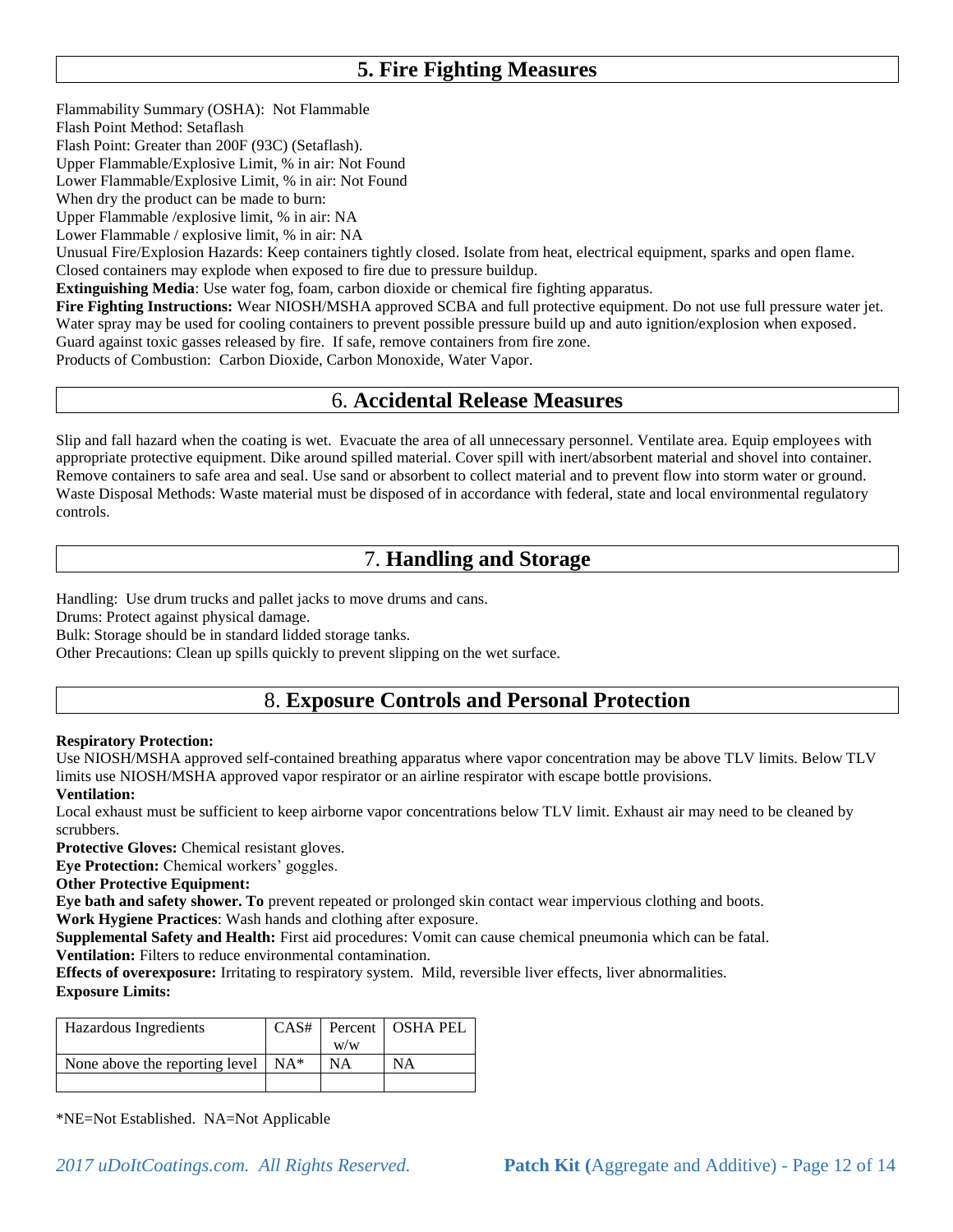### 9. **Physical and Chemical Properties**

**Physical State:** Liquid **Color:** Characteristic **Odor:** Slight **Odor Threshold:** Not available. **pH Value:** Not available **Melting point**: Not available **Evaporation rate:** Slower than ether **Freezing point:** Not available. **Initial boiling point:** 100C (212F) **Auto ignition Temperature:** Not available. **Bulk Density:** Approximately 8.51 pounds per gallon. **Flash Point:** >200F PMCC **Upper Explosion Limit:** Not established **Lower Explosion Limit:** Not established **Solubility in Water**: Miscible. **Specific Gravity:** [1.02@20C\(68F\)](mailto:1.02@20C(68F)) **Weight per gallon:**  $8.51 +/- 0.15$  pounds **VOC:** 0.26 pounds per gallon less water (31 g/l)

# 10. **Stability and Reactivity**

**Stability and Reactivity Summary**: Stable under normal conditions **Reactive Properties:** Strong acids and bases will attack the polymer. **Sensitivity to mechanical shock:** None **Hazardous Polymerization:** Will not occur **Conditions to Avoid:** Do not heat closed containers **Chemical Incompatibility:** Strong oxidizing agents **Hazardous Decomposition Products:** CO, CO2

# 11. **Toxicological Information**

| <b>Hazardous</b> Ingredients               | W/W | $CAS#$ Percent   LD50 oral, rat, mg/kg |
|--------------------------------------------|-----|----------------------------------------|
| None above the reporting level $\vert$ NA* | NA  | ΝA                                     |

\*NF=Not Found. NA=Not Applicable

### 12. **Ecological Information**

**Environmental Toxicity:** Some parts are not persistent in the environment. Ecotoxicity Classification criteria is between 1 and 100 for some of the ingredients. Most ingredients are carbon based and are eventually degraded by bacteria when placed in water or soil. Pigments do not travel through soil well. Some parts are hazardous to the aquatic environment, acute and long term.

### 13. **Disposal Considerations**

Care must be taken to avoid environmental contamination from the use of this material. The user of this material has the responsibility to dispose of unused material, residues and containers in compliance with all relevant local, state and federal laws. **Waste Disposal Summary:** Dispose as a hazardous chemical.

**Disposal Methods:** Dispose of in accordance with local, state and federal regulations. Incineration is preferred.